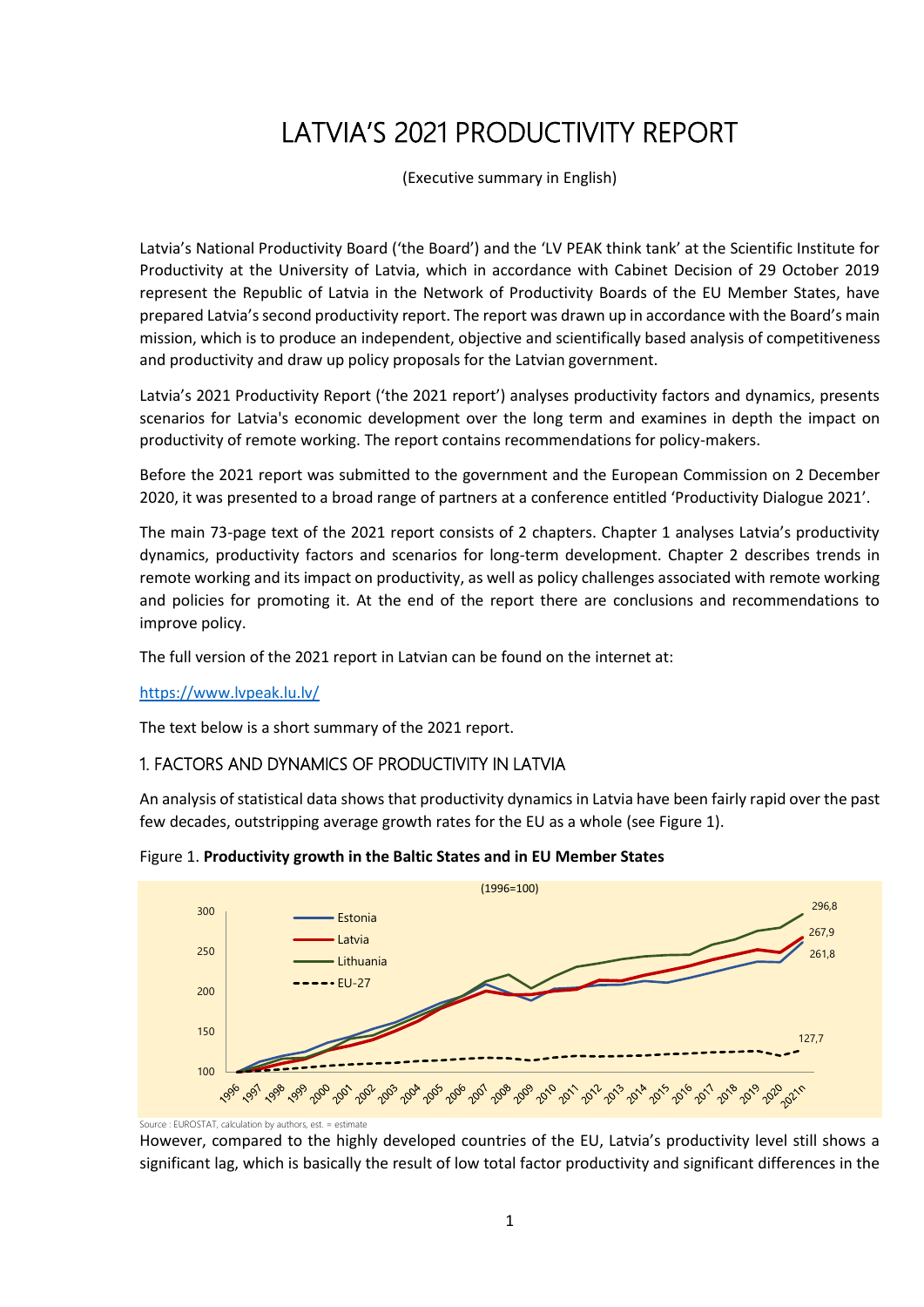quality of production resources (human and capital). In 2020, the productivity level in Latvia was 51.7% (or nearly 71.9% measured in PPS) of the EU average<sup>1</sup>.

As it approaches the EU average, Latvia's rate of productivity convergence is slowing and its risk of falling into a middle income trap is increasing (see Figure 2). More rapid growth was observable up until 2008, especially after Latvia's accession to the EU, which became a significant stimulus for foreign investment inflows (mainly in the form of debt-generating flows). After the global financial crisis, productivity growth rates have shown a downward trend. The financial crisis made access to credit harder, hampering capital development and modernisation and investment in innovation.



Figure 2. **Growth rates for Latvian added value, employment and productivity**

The COVID-19 crisis has aggravated economic risks, but its impact on productivity is unclear. State aid has mitigated the negative impact of the pandemic on the economy, but the mechanisms for reallocating resources to more productive activities and higher-value-added sectors have been disrupted nonetheless.

When calculated in terms of numbers of employees, productivity in Latvia declined during the first three quarters of 2020. When calculated in terms of the number of hours worked, however, productivity increased over the same period. Since the fourth quarter of 2020, productivity in Latvia has been showing an upward trend, both in terms of numbers of employees and hours worked. The analysis shows that market sectors with a relatively high level of productivity are not appreciably more resilient to the COVID-19 shock than other sectors.

It is impossible to fully assess the impact of the COVID-19 pandemic on future productivity dynamics on the basis of short-term statistics alone. The statistics available reflect adjustments in product, labour and capital markets in response to the measures taken to tackle the pandemic and stabilise the economy. The longterm impact of the COVID-19 pandemic on business models and societal behaviour is a crucial consideration. It is obvious that changes are taking place, but there is still a very high degree of uncertainty about how long these will last and what their impact on long-term productivity will be. The COVID-19 pandemic's impact on productivity needs to be further explored, also taking account of the changes that new forms of work and remote working will bring about.

**.** 

<sup>&</sup>lt;sup>1</sup> Several studies use the indicator GDP in PPS (purchasing power standards) per employee to compare productivity level between countries. The authors point out that in the real economy, companies on the international market compete with their goods and services at current prices, which are not adjusted for differences in cost levels between countries (PPS). For example, companies purchase raw materials at global prices. The competitiveness of Latvian enterprises is thus more accurately shown by productivity calculated as GDP at current prices per worker. Also, when calculating a unit of output's nominal labour costs (nominal and real ULC), which is one of the indicators of competitiveness, productivity is not recalculated on the basis of PPS. Thus, when analysing the process of productivity convergence, the authors use the indicator GDP at current prices per worker rather than GDP by PPS per worker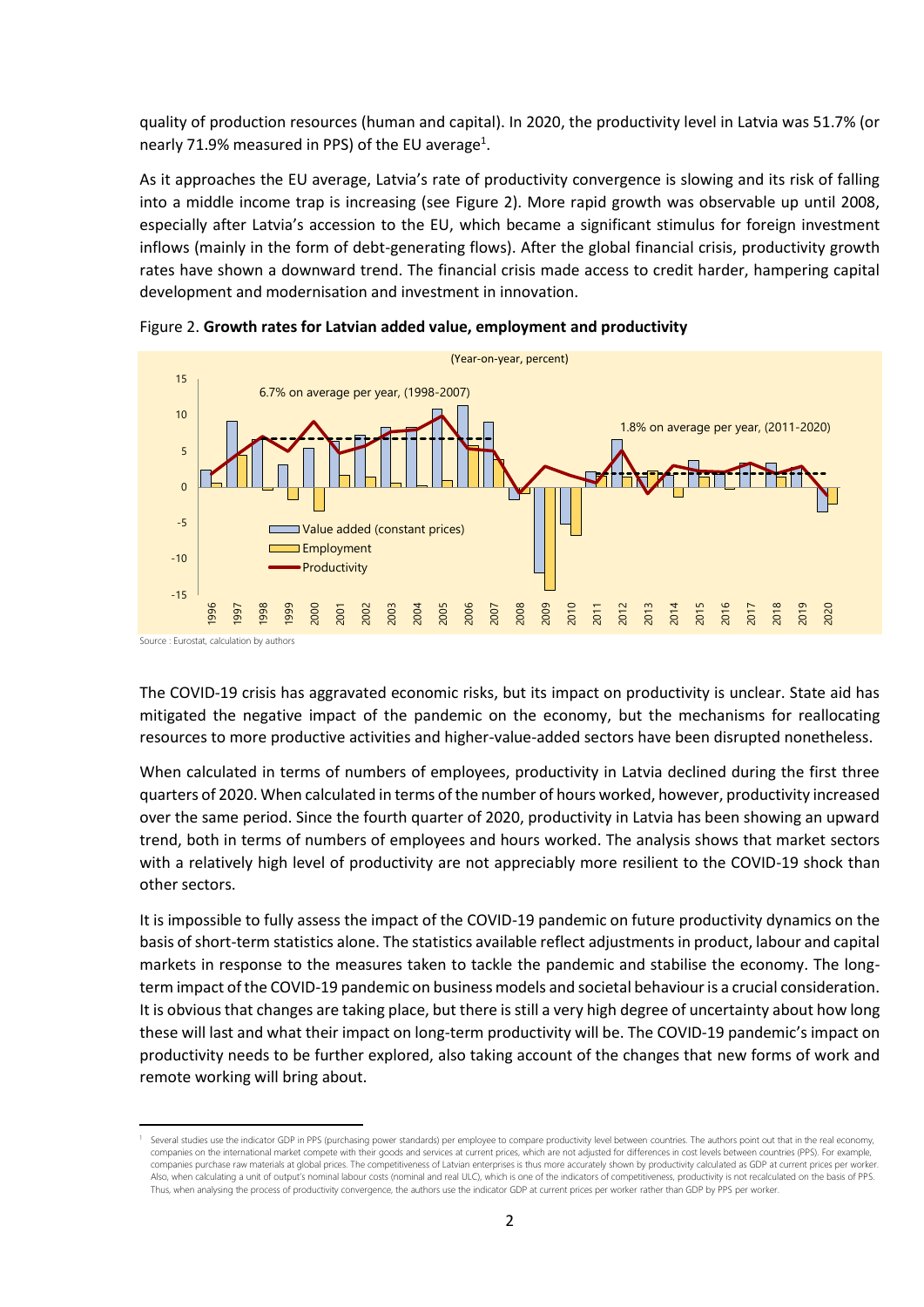In 2020, the highest productivity per employee was observed in finance and insurance (EUR 51 900) and information and communications (EUR 40 000), whereas the lowest was seen in accommodation and food services (EUR 12 500). Productivity in 2020 was higher in all sectors than in 2000.

When viewed over a longer period of time, productivity dynamics in all sectors of the Latvian economy are unstable. Between 1997 and 2007, productivity rose rapidly, by an average of 6.5% per annum. In the years of economic recession (2008-2010), the rate of productivity growth slowed significantly. Since 2011, until the advent of the COVID-19 pandemic, productivity rose in nearly all sectors of the Latvian economy, but at slower rates than before the global financial crisis. In 2020, as a result of the COVID-19 crisis, the average productivity of the economy declined. The decline was most precipitous in sectors directly reliant on people moving around and congregating. Productivity in 2020 grew the fastest in the industrial and construction sectors.

Notwithstanding the general productivity slowdown following the 2008 financial crisis, productivity in most sectors of the Latvian economy was higher than the EU average, which also helped reduce the productivity gap with the EU at sectoral level (see Figure 3).





Source : Eurostat, calculation by authors

From 2000 to 2020, Latvia's productivity gap vis-à-vis the EU average narrowed most rapidly in the primary sectors (agriculture and mining and quarrying), where it shrank by more than 40 percentage points. In accommodation and food services and administrative services, the productivity gap decreased by nearly 35 percentage points. The slowest rates of convergence could be observed in the energy supply and professional and scientific services sectors.

The slowing dynamic of convergence points to a 'productivity trap', which will require the acceleration of structural reforms and fundamentally improved innovative solutions to escape. The Latvian economy's low level of productivity is due to low levels of innovation in the business sector, which can be explained to a large extent by structural factors: the predominance of low-tech industries in the manufacturing sector and the relatively small number of large enterprises. International experience shows that business and economic sectors structured in that way represents a significant obstacle to increasing the capacity for innovation. As the experience of developed countries shows, manufacturing has a potentially greater capacity for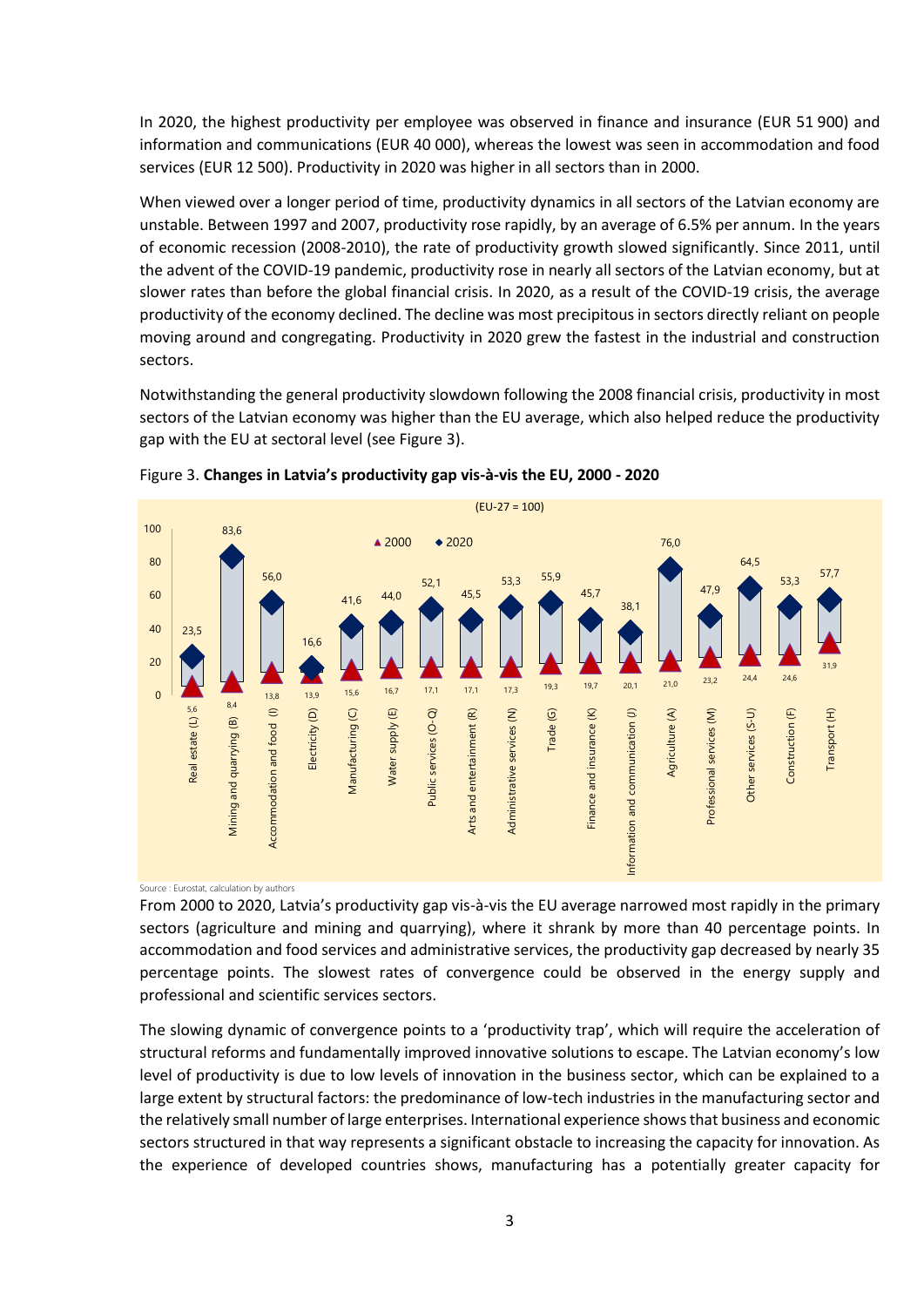innovation. In the Latvian manufacturing sector, low-tech industries clearly predominate. In recent years, these have generated over half the total value added of manufacturing, which is almost one-and-a-half times the EU average (see Figure 4).





Source : Eurostat, calculation by authors

In recent years, productivity in high- and medium-high-tech sectors has been growing faster than in sectors with lower technological intensity (see Figure 5). However, the contribution of these sectors to total productivity growth remains low, mainly because of the low share of the total value added of manufacturing they represent. An increase in industrial productivity can be achieved by allocating resources to higher-tech (and thus higher productivity) sectors.



Figure 5. **Productivity growth rates in the Latvian manufacturing industry by technology intensity**

The crisis created by the COVID-19 pandemic has acted as a catalyst for more rapid change (digitalisation, remote working, etc.). Nevertheless, the fundamental productivity factors have remained unchanged. These are investment in human capital, investment and an increase in capital intensity, capacity to slot into global value chains and increase export potential, innovation, the development of new products, services and methods, and so on. The following are of crucial importance for boosting productivity: organisation and management of production processes, specialisation and concentration of production, regional distribution of production facilities and the establishment of horizontal and vertical intersectoral links. A broader, more comprehensive approach to increasing productivity and competitiveness is needed: strong performance in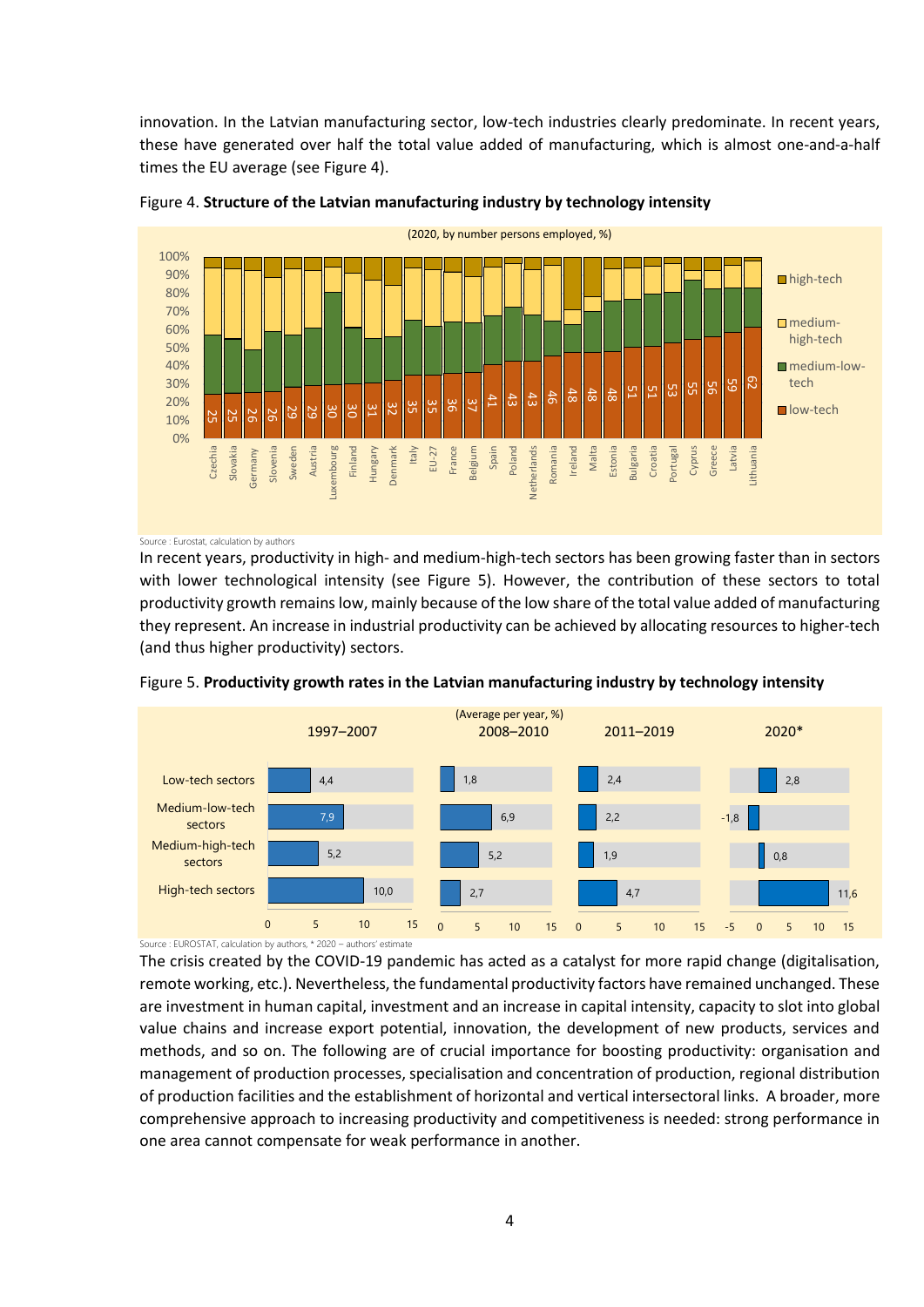Technological factors such as the modernisation of production, improvement of existing technologies and introduction of new technologies are crucial for raising the level of productivity. Transitioning from old to more innovative technologies stimulates the growth of productivity at business and sectoral level. However, effecting such changes – in terms of raising the overall level of productivity – depends largely on reallocating resources from lower to higher productivity sectors, and to sectors with a more rapid productivity dynamic. It is important to analyze the impact of labour market transformation trends on resource redistribution mechanisms.

The impact of labour resource reallocation on overall productivity dynamics in the Latvian economy was determined using a shift share analysis<sup>2</sup>. This method makes it possible to measure to what extent changes in overall productivity affect specific sectors, assuming no change in the number of employees, and to what extent overall productivity is affected by employers transferring to higher-productivity sectors and sectors with more rapid productivity dynamics (see Figure 6).



Figure 6. **Impact of structural changes on the productivity of Latvia's market sector** 

Source : Eurostat, calculation by authors

The shift share analysis shows that employment is growing in sectors with productivity above the national average, such as the manufacture of computers and electronic equipment, whilst employment is falling in some low-productivity sectors such as light industry. However, a large number of jobs are still being created in sectors with relatively lower productivity levels, such as accommodation and food services. In general, the reallocation of labour resources to the benefit of productive sectors is not sufficient to have a significant impact on the faster increase in the overall productivity level within the national economy.

Productivity growth will increasingly need to rely on knowledge-intensive activities, which currently account for only a small proportion of the economy. Latvia's weak point is innovation, which requires investment in research and development and the development of people's knowledge and skills. Low investment in R&D, low overall innovation performance and an average educational performance are negatively affecting Latvia's efforts to achieve higher productivity.

Latvia ranked 38th on the Global Innovation Index 2021 out of the 132 countries surveyed (with Estonia in 21st and Lithuania in 39th position), falling two places in comparison to 2020<sup>3</sup>. The following were highlighted as Latvia's strengths: the pupil-to-teacher ratio in secondary schools, the proportion of students enrolled in higher education who have completed secondary education, compliance with environmental management system standards, foreign funding for R&D, productivity growth in the economy and the

**<sup>.</sup>** A description of the method can be found at https://www.mti.gov.sg/-/media/MTI/Legislation/Public-Consultations/2018/A-Shift [Growth-in-Singapore/ba21\\_aes2017.pdf](https://www.mti.gov.sg/-/media/MTI/Legislation/Public-Consultations/2018/A-Shift-Share-Decomposition-Analysis-of-Labour-Productivity-Growth-in-Singapore/ba21_aes2017.pdf) <sup>3</sup> [https://www.wipo.int/edocs/pubdocs/en/wipo\\_pub\\_gii\\_2021/lv.pdf](https://www.wipo.int/edocs/pubdocs/en/wipo_pub_gii_2021/lv.pdf)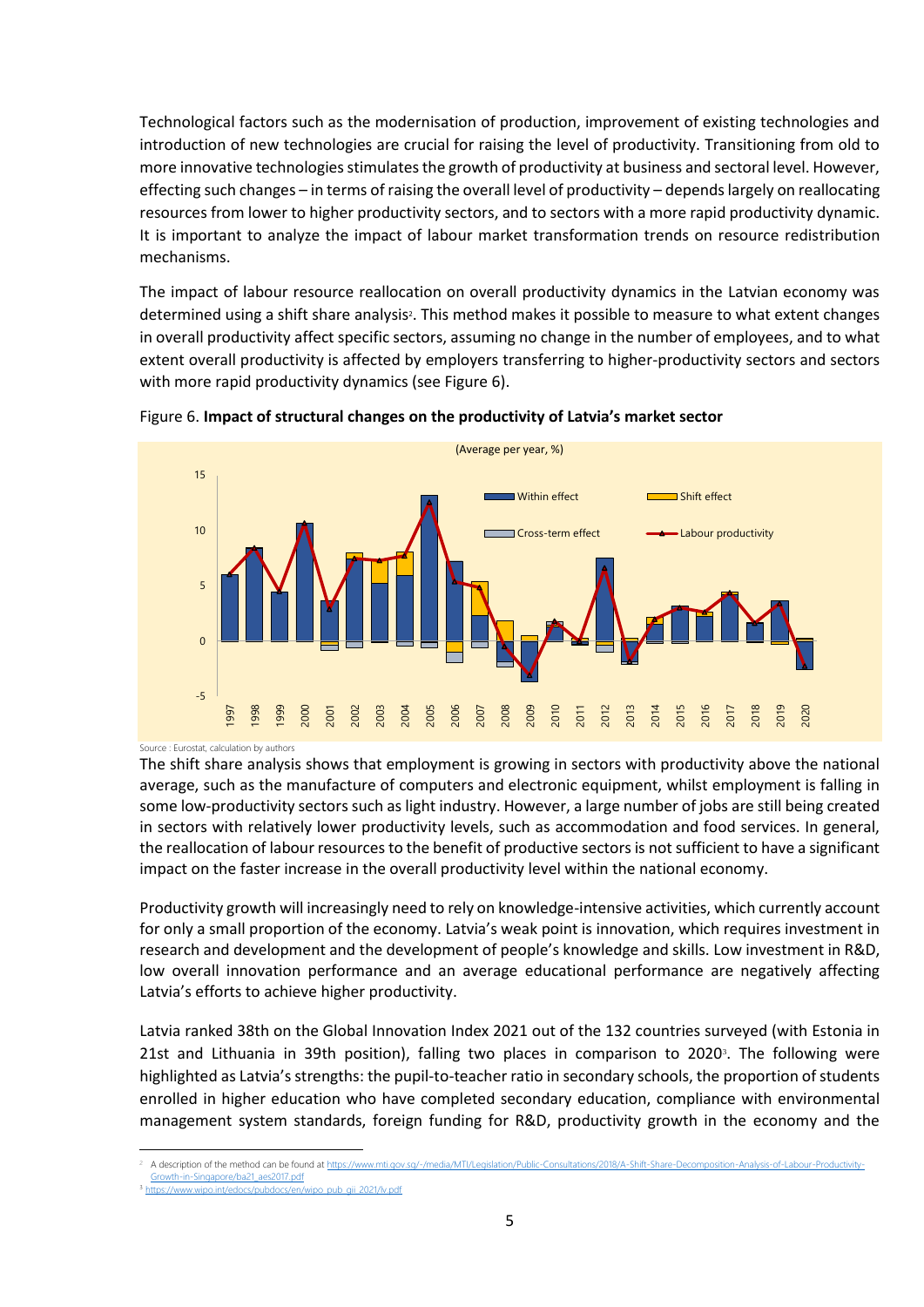development of creative industries. Latvia's competitiveness is significantly weakened by institutional deficiencies (regulatory framework, inefficient bureaucracy, etc.), insufficient quality of infrastructure, poor innovation performance and insufficient business development and quality. Competitiveness remains largely based on relatively low labour costs and, to a lesser extent, on technological developments and innovation.

In the European Innovation Scoreboard 2021, an annual publication of the European Commission, Latvia is ranked 25th among EU Member States (with Estonia in 9th and Lithuania in 18th place). It has slipped into the 'modest innovator' group of countries, mainly because of the decline in venture capital investments in 2020 and in the development of environment-related technologies. It is also remarked that Latvia's share of non-innovators with potential to innovate is above the EU average<sup>4</sup>. Latvia's Innovation Index value has increased by 22.6% since 2012 (compared with an EU average increase of 8.7% over the same period). The most powerful drivers of Latvia's innovation performance are innovation prerequisites such as an innovation-friendly environment and financial support. The ratings of aspects of innovation performance such as access to a qualified and educated workforce and the attractiveness of the research system have improved since 2012, but for a long time, Latvian entrepreneurs have been only relatively weakly active in the field of innovation. This is evidenced by their low investment in research and development (R&D) and the small proportion of innovative companies.

Latvia's innovation performance could benefit from the more active involvement of the larger public companies, which have the resources to mobilise major investment capacity. Latvia is lagging behind the EU's innovative economies in the following fields: capacity of research institutions, spending on R&D, international inventions, patent applications and the like.

If there is to be a breakthrough in the field of innovations, society's attitude must change (innovation is not a leisure pursuit, it is an indispensable precondition for an increase in prosperity), so innovations must be given improved stimulus. Likewise, the legal framework of the innovation system must be improved, particularly as regards the duties and responsibilities of stakeholder institutions and NGOs and the system of State aid in the creation, marketing and practical implementation of intellectual property. The State must coordinate the marketing of outstanding innovation products in Latvia. The economic foundations must also be laid, and the legal framework established, for the procurement of innovations.

The full use of digitisation opportunities is fundamental to the maintenance of productivity and the improvement of living standards. Latvia ranks only  $17th^5$  among the EU-27 countries in the Digital Economy and Society Index (DESI) for 2021.

In Latvia, a digital divide has come about between city and countryside. Much of Latvia's population lacks the digital skills needed to make effective use of the internet. The integration of digital technologies in businesses is well below the EU average. Basically, Latvia's population is not fully prepared for a digital boom in the economy. Latvia has one of the highest proportions of inhabitants in age groups with low overall levels of digital skills. This not only leads to a shortage of digital skills on the labour market, but also generally hinders the broader rollout of digital technologies within companies. Core policies must be to increase digital skills for society as a whole, with a specific focus on each target group, to avoid the risk of future imbalances. An overarching strategy for the digitalisation of business must be drawn up. An important tool in the digital age is also ongoing dialogue with businesses about the development of new technologies and the impact of trends in the digital economy on the way these work.

**<sup>.</sup>** <https://ec.europa.eu/docsroom/documents/46013>

<sup>5</sup> <https://ec.europa.eu/digital-single-market/desi>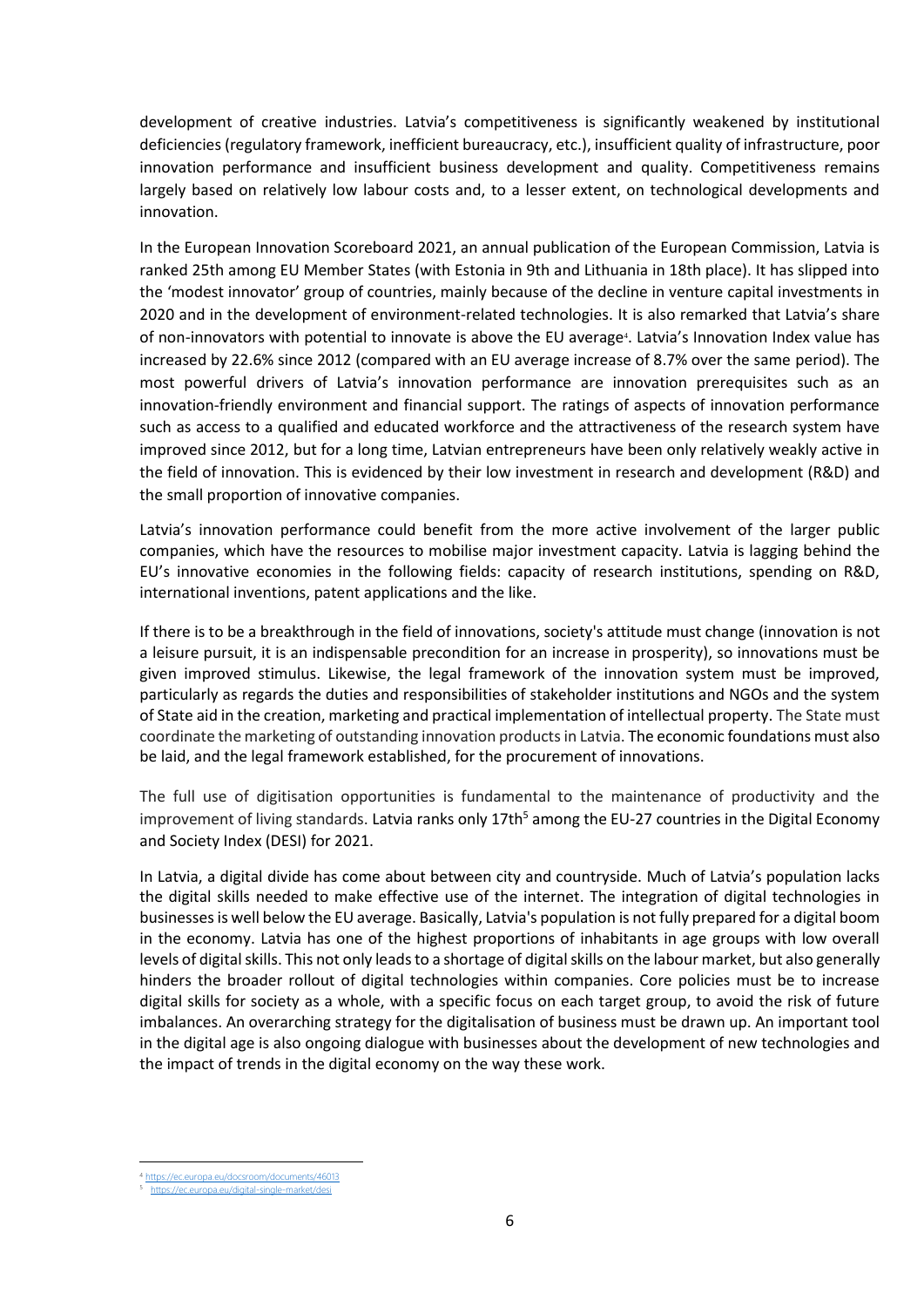

#### Figure 7. **Digital Economy and Society Index (DESI) 2021 assessment**

Source : European Commission[, https://ec.europa.eu/digital-single-market/desi](https://ec.europa.eu/digital-single-market/desi)

Regulation has an important role to play in the digital economy. Policymakers need to be aware that there are areas where there are limited opportunities to apply new business models, so the challenge is how to create regulatory frameworks when new business models come onto the market. The current regulatory models are based on institutional frameworks, whereas operators base themselves not on institutional frameworks but on concrete functions. Key structural policies are streamlining in the field of intellectual property rights (data providers must remain data holders, platforms are markets in themselves, the regulatory framework for platforms, access to infrastructure), new types of employment, international cooperation, particularly as regards taxation of the digital economy, data analysis and the measuring of processes.

The prospects for productivity growth are closely linked to Latvian companies becoming more deeply integrated into global markets by increasing the share of knowledge-intensive products and services in total exports. This depends on the ability to implement technological modernisation, make innovations and increase participation in global value chains.

The supply and quality of labour play a key role in raising productivity. The main directions for improving the availability and quality of the workforce of relevance to Latvia are: solving the issues of demographics and migration, improving access to quality education at all levels, and stimulating reskilling and upskilling.

In a bid to promote the development of human capital, a number of reforms have been implemented or initiated in Latvia, though their positive impact on overall productivity levels can only be expected in the medium to long term. The main challenges on the Latvian labour market in the medium term relate to the ageing of the workforce and the shortage of labour. The trends towards an ageing workforce will have the greatest impact on the availability of the medium-skilled labour force, particularly in sectors such as transport services and storage, construction, manufacturing, agriculture and trade. Similarly, labour shortages may come about in sectors where demand for higher-skilled labour is expected to increase significantly – professional, scientific and technical services and information and communication services, especially in STEAM fields.

As labour shortages are set to become more acute in the future on the labour market, there is a need to strengthen the adult education system in order to ensure the transition of the labour force from non-productive to growing sectors. Currently only a small percentage of the adult population in Latvia participates in lifelong learning activities (see Figure 8). Only 6.6% of Latvia's population aged between 20 and 64 were engaged in lifelong learning in 2020, which is one of the lowest figures in the EU.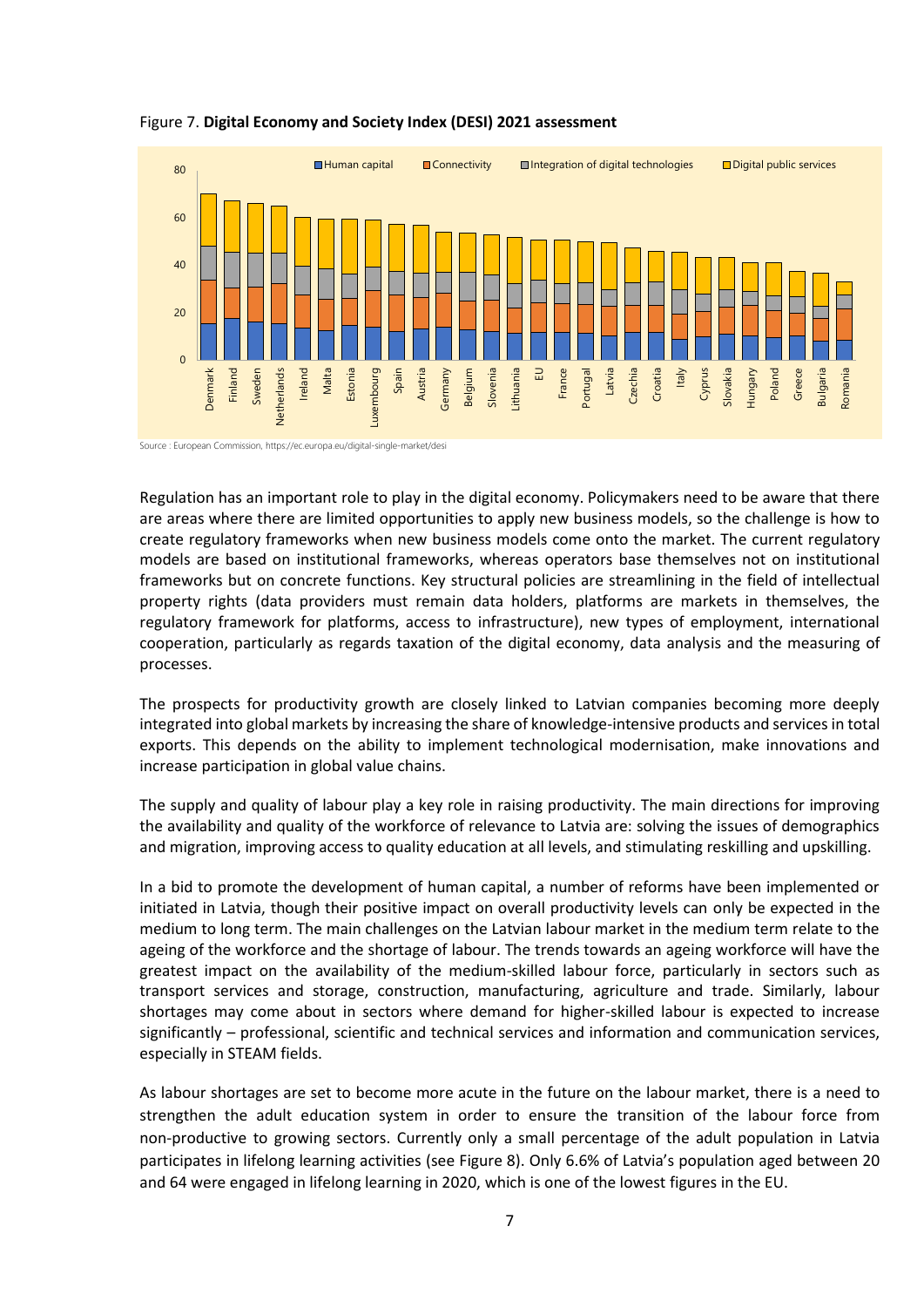



Source : EUROSTAT, LT – Lithuania, EE – Estonia, DK – Denmark, FI – Finland, SE – Sweden

The economy is seeing ongoing structural change. In order to anticipate, prepare for and adapt to these changes in a timely manner, the government needs to set up an inter-institutional platform for cooperation, based on analysis, forecasting, future technology trends and dialogue with business, implement proactive changes in the structure of workforce preparation, both in the medium and long-term (prospects for formal education) and in the short term (adult retraining programmes). In addition, the government should raise public awareness of the role of adult education in the individual's career development by encouraging lifelong learning.

As part of this study, simulations were run of two scenarios for the development of the Latvian economy: a baseline scenario and the most optimistic or faster growth scenario. An assessment was made of the impact of each development scenario on sectoral development trends and structural changes (see Figure 9).



Figure 9. **Latvia's medium- and long-term development scenarios** 

According to the baseline scenario, the trend in Latvia's economic growth will, over the medium term, return to that of the previous decade (2011-2019). GDP growth is expected to reach an average of 3.2% per annum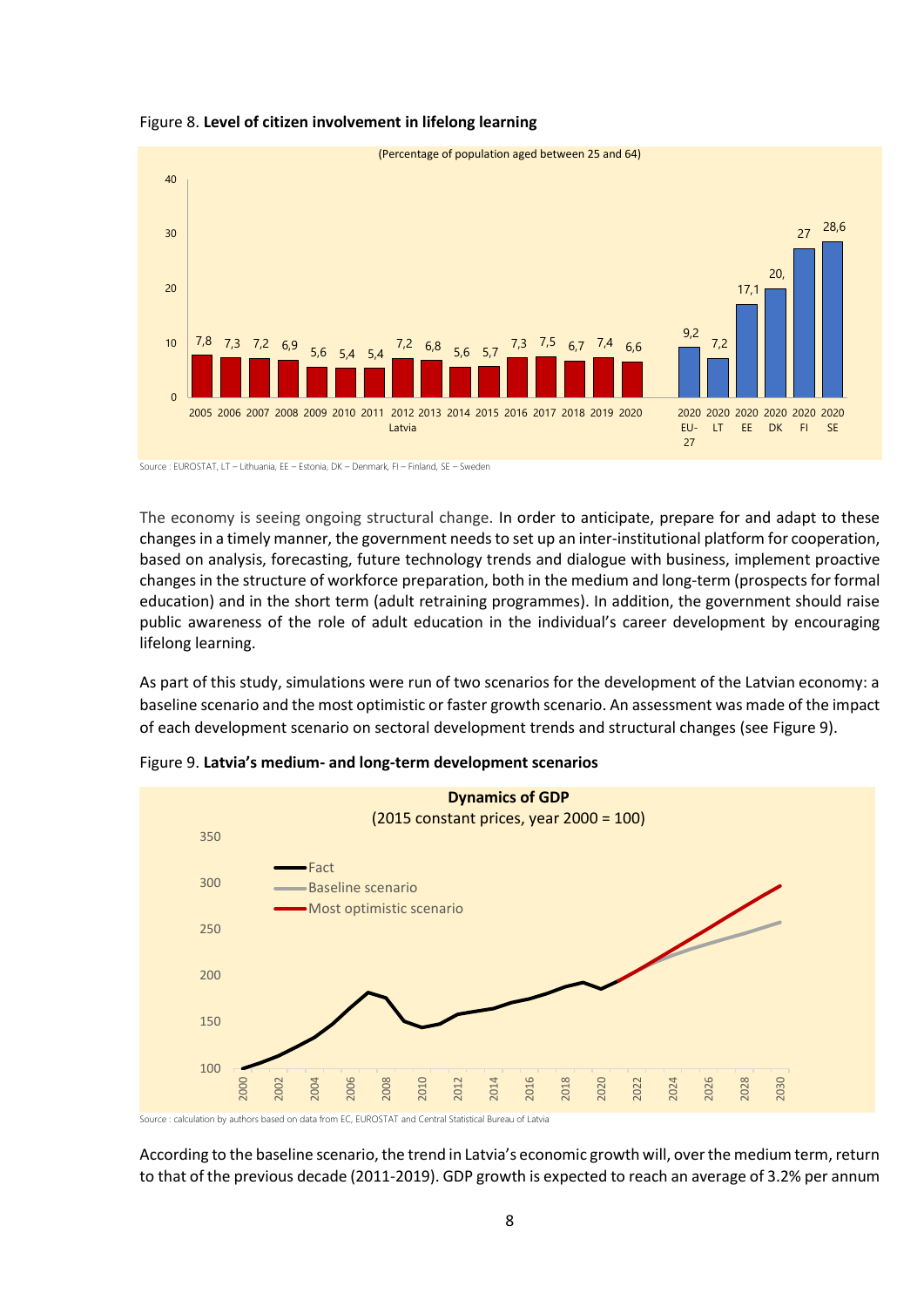over the period 2023-2030. Under the most optimistic scenario, which provides for technology-driven competitive edges, efficiency of production, innovation and the ability to adapt to exploit the potential of global change, average growth in GDP of 5.3% per annum is anticipated over the medium term (up until 2030).

Overall, the calculations show that deployment of newer technologies, development of innovative products and services and broader use of digital solutions and improved process efficiency have a significant impact on the faster growth of sectors and of the economy as a whole. Under the most optimistic scenario, productivity is the main driver of growth. It should nevertheless be pointed out that the calculations show a significant contributory factor in ensuring faster growth to be the resolution of labour supply problems. Investment in human capital has a key role to play. It is crucial to provide high-growth and productive sectors with labour, which necessarily means overhauling current adult education programmes and encouraging the labour force to move from less to more productive sectors.

# 2. IMPACT OF REMOTE WORKING ON PRODUCTIVITY IN LATVIA

Measures designed to stem the spread of the COVID-19 pandemic have contributed to an increase in remote working. The proportion of workers in the EU working remotely was on average 1.4 times greater in 2020 than in 2019, accounting for 20.6% of all workers in 2020. In other words, the proportion of workers working remotely grew faster over the course of that year than over the whole of the decade prior to the COVID-19 pandemic. All EU Member States saw an increase, although significant differences remain between countries in terms of the proportion of workers working remotely (see Figure 10).



### Figure 10. **Remote workers in EU Member States**

#### Source: Eurostat.

The differences in the proportion of remote workers in EU countries can be explained to a large extent by differences in the sectoral structure of those countries' economies. In countries with a larger knowledge-intensive service sector and a larger proportion of the economy accounted for by IT sectors, there are more opportunities to work remotely. It should be pointed out that apart from the sectoral structure of the economy, business management and work organisation models, legislation, habits and culture, household living conditions, etc. also influence whether remote working arrangements are instituted or not. Opting for remote working is also determined by company size (larger companies tend to make more frequent use of it), the proportion of self-employed workers (for many self-employed, their home is often also their place of work), workers' digital skills, etc.

Similarly to many other EU countries, there has been a rapid shift to remote working in Latvia during the COVID-19 pandemic. In 2020, 6% of all employees in Latvia worked remotely. The proportion of all employees working remotely had increased by 25% in comparison to 2019, and by more than 50% in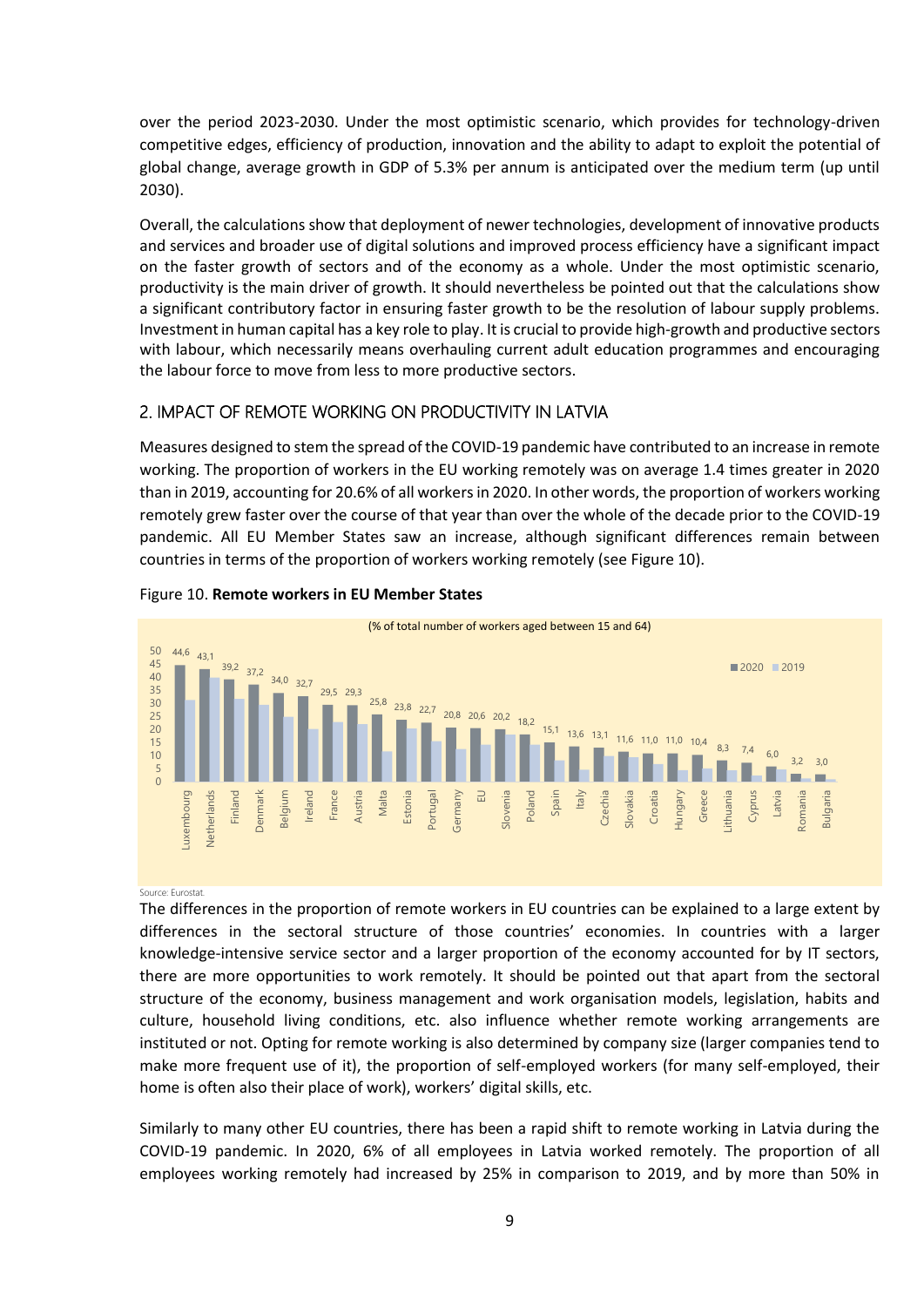comparison to 2010. Nevertheless, compared to the EU average, uptake of remote working opportunities in Latvia was nearly three times less.

Calculations performed as part of the study revealed that around 38% of persons employed in the Latvian economy could potentially work remotely. There is a relatively large gap in all sectors between the actual and potential number of remote workers. In 2020, the proportion of remote workers was almost half the potential. Under the circumstances of the COVID-19 pandemic, remote workers accounted for an average of 15% of all workers in the economy as a whole, which is nearly half the potential number of remote workers and nearly three times higher than in the years prior to the pandemic (see Figure 11).





Source : calculation by authors

Calculations show that sectors with greater opportunities for remote working have performed better during the COVID-19 pandemic. Taking account of adjustments in labour markets on a sector-by-sector basis, the conclusion can be drawn that, influenced by the introduction of measures to contain the COVID-19 pandemic, the number of persons employed and the amount of added value generated in sectors with greater potential for remote working declined to a lesser extent than in sectors where the potential for remote working was more limited. Similar conclusions can be drawn with regard to changes in productivity (see Figure 12).

Studies show that remote working can increase employee productivity and reduce costs (e.g. transport costs), but can also lead to isolation and stress as the boundary between work and home becomes blurred. There are also concerns that a lack of regular contact between colleagues could stifle creativity and reduce team cohesion. Too much remote working can reduce worker effectiveness and long-term productivity gains. The challenge for the future is to find the optimum balance between remote and 'traditional' work. One solution is to have all staff together in the office for a few days every month. An approach whereby staff spend a small proportion of their time developing new ideas with colleagues could in actual fact be more productive than the approach taken in the past.

An increase in remote working could result in significant processes of structural transformation in the economy, which could have negative as well as positive effects in the long term. It is nonetheless too early to assess what kind of long-term trends the COVID-19 pandemic will bring about. It is not entirely clear whether remote working will continue to expand even after the crisis is over and to what extent remote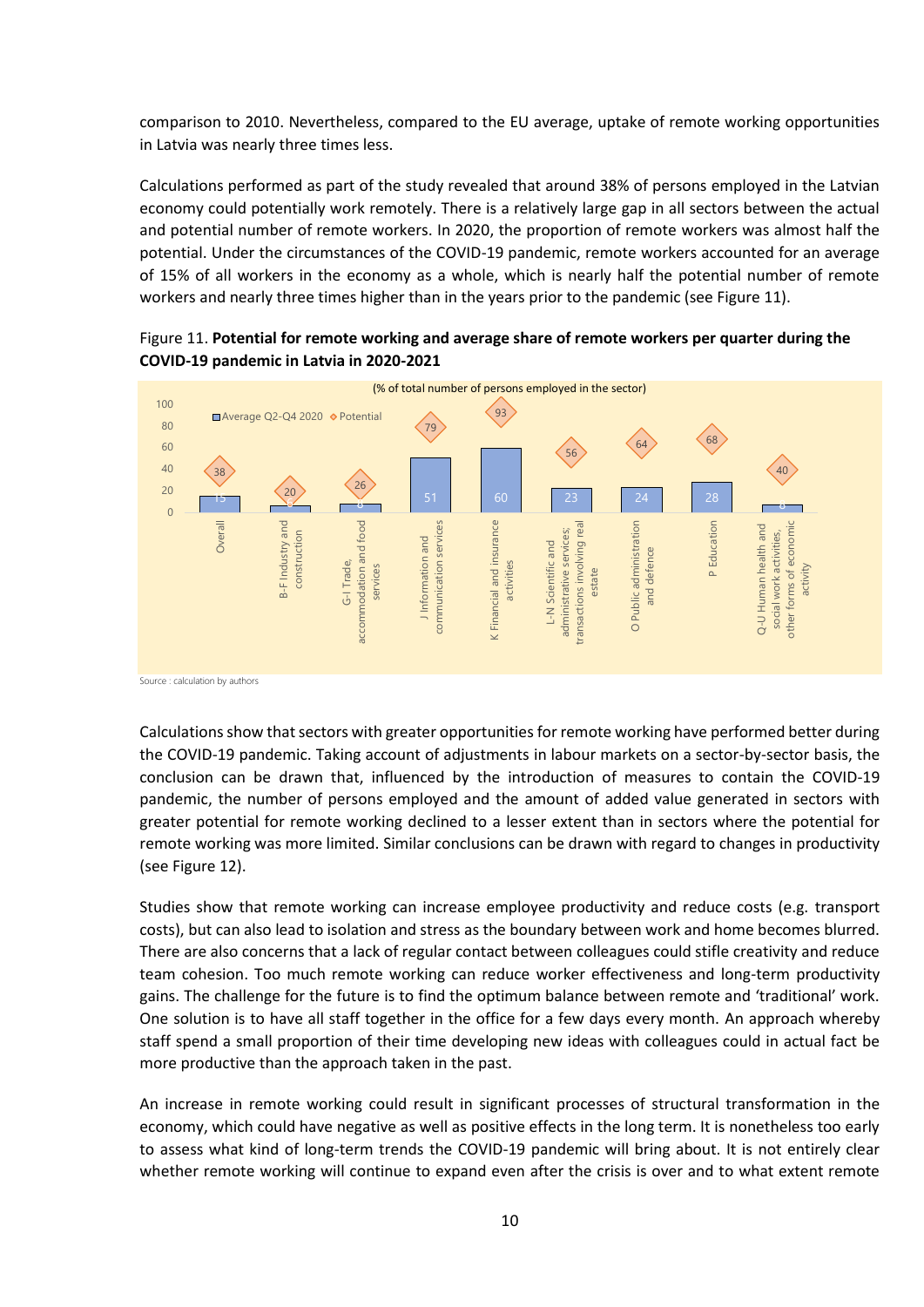working during the COVID-19 pandemic has had a positive impact on productivity, as there is not yet enough data. Furthermore, many other ancillary factors have affected productivity under remote working conditions during the COVID-19 pandemic, such as the mental wellbeing of employees, school closures, etc.



Figure 12. **Trends in value added, number of workers, hours worked and productivity in Latvia by sector**

Source : calculation by authors based on data from the Central Statistical Bureau of Latvia

Unfortunately the effect of remote working on the economy as a whole has been insufficiently studied, thus preventing benefits and risks from being fully identified and policy-makers from developing theoretically sound proposals. A short-term assessment of the impact on employees and companies of the introduction and expansion of remote working (during the COVID-19 pandemic) cannot serve as a reliable tool for predicting its effect on the economy as a whole. An insufficient understanding of the long-term effects of remote working may give an incomplete picture of how the economy will transform itself and what consequences that transformation will have on overall productivity.

Research on remote working has mainly been based on the subjective opinions of respondents to surveys. Furthermore, there are almost no studies based on statistical data. The main challenge for studying the impact of remote working is a lack of the 'specific' data needed to underpin the research base. For example, recording of working time needs to be improved by separating out hours worked remotely from statistics on the total number of hours worked. Availability of such data would increase the quality and objectivity of the research.

The main policies for fostering the productivity of remote working in Latvia are:

- drawing up guidelines (a manual) for remote working. The aim of the guidelines would be to provide an overview of the most important issues to take into account when introducing remote working;
- stimulating investment in communications and ICT infrastructure (the fixed broadband coverage of households in Latvia is lagging behind the EU average, and a digital divide has developed between urban and rural areas);
- drawing up a comprehensive business digitalisation strategy (the integration of digital technologies into businesses in Latvia is substantially less than the EU average);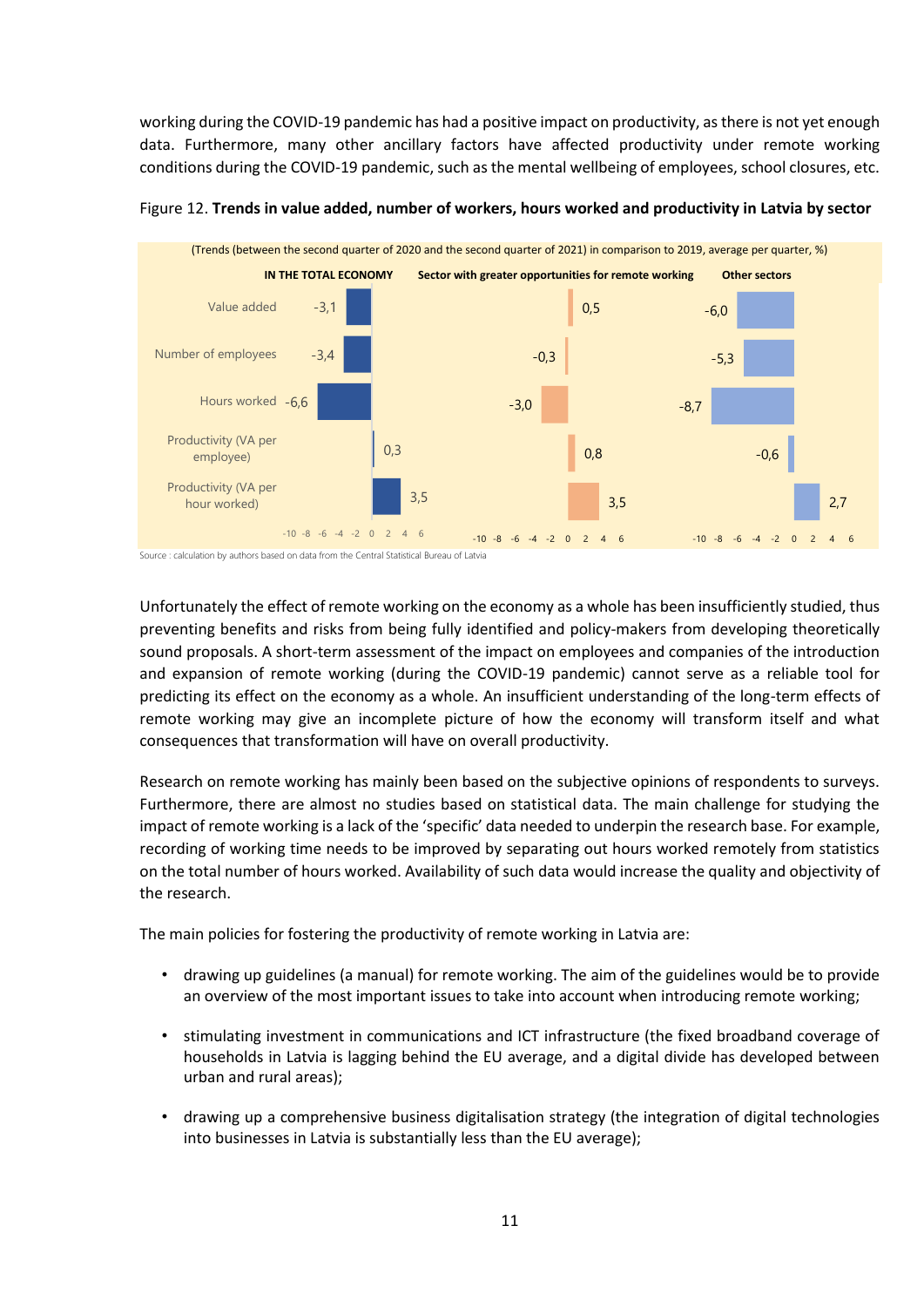- increasing the digital skills of society as a whole, with a specific focus on each target group, to avoid the risk of future imbalances (half of Latvia's population lacks basic digital skills);
- putting remote working on a legal footing (by incorporating the basic rules for remote working into collective agreements with social partners, developing a framework for ensuring a working environment, covering employees' costs associated with work done outside the office, etc.); additional research into these aspects is required;
- improving the framework for data protection to safeguard privacy rights and ensure protection from cyber-attacks;
- providing for a new form of communication videoconferencing between State authorities and private individuals (amendments will be needed to the Law on submissions (to give people the opportunity to make submissions in the form of short audio-visual recordings and enable the digital reception of visitors) and to the Law on administrative liability (to enable videoconferencing to be used more widely);
- facilitating a change in public attitudes in favour of remote working by organising information campaigns, presenting examples of best management practices and highlighting the benefits to society. Adapting the public sector to deal with remote working might help demonstrate the benefits of remote working;
- facilitating the provision of social support infrastructure, such as childcare (expanding remote working without concomitant policy support for infrastructure improvements could increase burdens, particularly on women);
- remote working will have an impact on supply and demand in the labour market and on the regional distribution of work long after the pandemic is over. To prepare for and adapt to these changes, anticipatory restructuring of the labour market is needed, involving labour market forecasting, stakeholder dialogue and decisions on changes in the structure of workforce preparation.

At the enterprise level, assessment of the productivity of staff working from home needs to be improved as follows:

- policies (guidelines, etc.) need to be developed within enterprises on how to measure their labour productivity and the productivity of their remote workers;
- key performance indicators and milestones need to be developed (one of the main problems associated with measuring productivity is that different jobs are measured in different ways);
- special task or project management software (such as JIRA, Trello or Asana) needs to be used to enable the progress of work to be followed;
- software for recording time spent online needs to be utilised. For example, HiveDesk automatically tracks how much time workers spend at work;
- lead times need to be set for each task. On the basis of estimates and accumulated experience, benchmarks may also be established for comparing employees doing the same job or working in the same team;
- the basic measure of productivity should be combined with information on the quality of the work performed, because even though it is useful to determine the average time needed to complete a